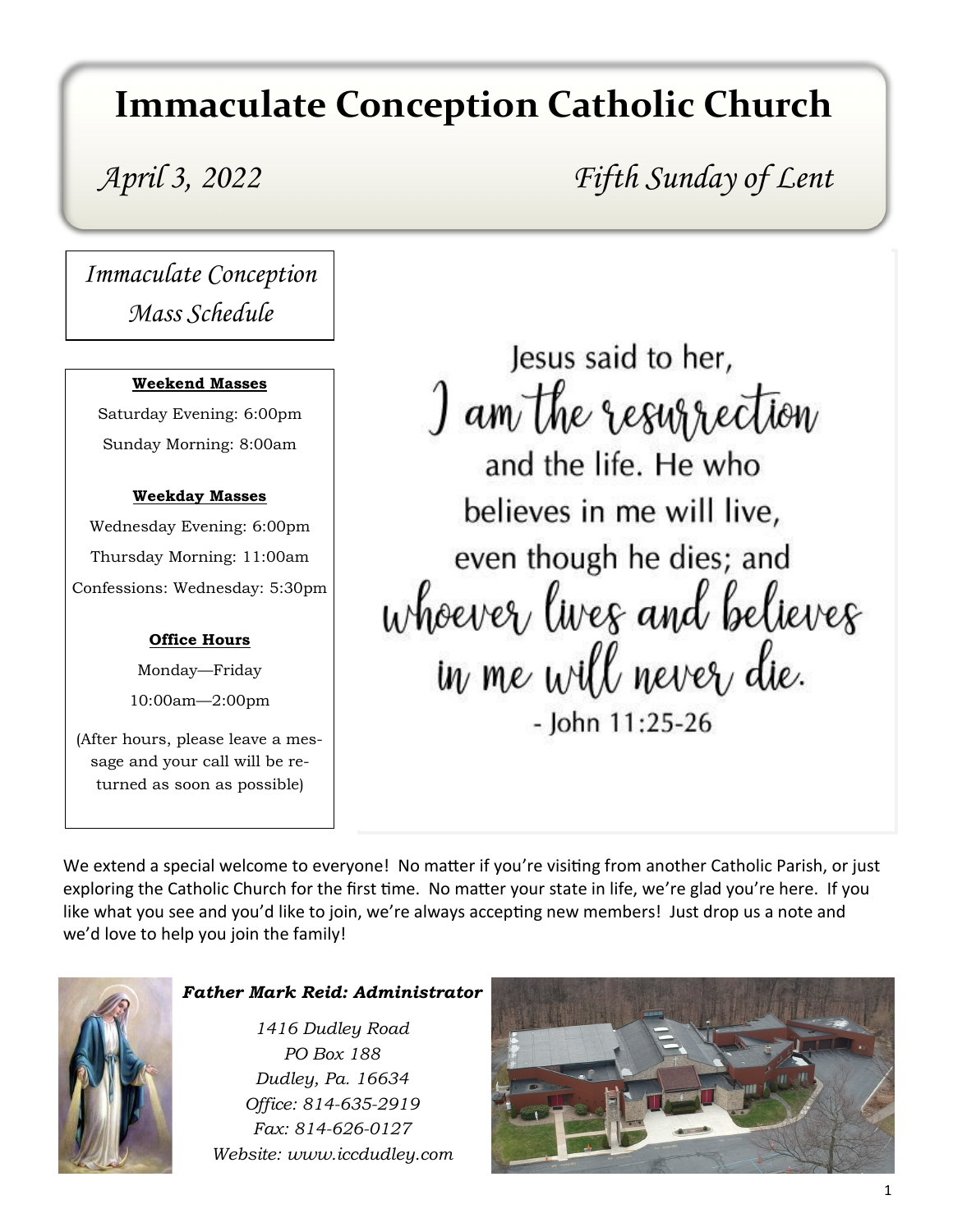## **Sacramental Information**

#### **Infant Baptism**

Call the Parish Office to schedule a preparation class and baptism. Please arrange with the pastor in advance to discuss prebaptism instructions. Those wishing to have their baby baptized must

#### **Adult or Child Baptism, Confirmation, or Adults Considering Becoming Catholic**

be practicing Catholics.

Call the Church Office to learn more about the Rite of Christian Initiation for Adults (RCIA), or Rite of Christian Initiation for Children (RCIC).

#### **Weddings**

Weddings require a 9-month notice and preparation prior to the wedding.

#### **Sacrament of Anointing of the Sick**

Please let us know if someone is seriously ill.

To register, or for any questions, please call the Church office at (**814) 635-2919**

(If no answer, please leave a message and your call will be returned as soon as possible)



# *Mass Intentions*

#### **Weekend Masses: April 2 & 3**

Sat 6:00pm +In memory of Bill Kelly (Birthday) req. by wife, Jo Kelly Sun 8:00am For the People of our Parish

#### **Daily Masses: April 6 & 7**

Wed 6:00pm +Ralph Laughlin req. by the Estate

Thu 11:00am +In memory of Alex Berzansky Family req. by Mary Berzansky

#### **Weekend Masses: April 9 & 10**

Usher Volunteers

Sat 6:00pm For the People of our Parish Sun 8:00am +In memory of Renee Putt req. by Jo Kelly

## *Liturgical Ministers*

| Saturday, April 2 |                 |             | Sunday, April 3  |  |
|-------------------|-----------------|-------------|------------------|--|
| Lector            | Jane Brown      | Lector      | Diana May        |  |
| E. Minister       | Dave Mazzaferro | E. Minister | Bill Fink        |  |
| Usher             | Volunteers      | Usher       | Volunteers       |  |
| Saturday, April 9 |                 |             | Sunday, April 10 |  |
| Lector            | Dave Mazzaferro | Lector      | Katie Fink       |  |
| E. Minister       | Rose Lynn       | E. Minister | Claudia Leaper   |  |

**Financial Report** *(Fiscal year runs from July 1, 2021 to June 30, 2022)*

Usher Volunteers

| <b>Monthly Operating Expenses</b>                                 | \$6,500.00    |
|-------------------------------------------------------------------|---------------|
| Checks: \$460.00/Cash in Env: \$188.00/Loose : \$133.00           | \$781.00      |
| Easter Flowers: \$148.00                                          | \$148.00      |
| <b>Total Collection: (March 26 &amp; 27, 2022)</b> (stays at ICC) | \$929.00      |
| <b>Month-to-Date Total</b>                                        | \$6,582.00    |
| <b>Greater/Less than Monthly Budget</b>                           | \$82.00       |
| <b>Diocesan Collection:</b> (Catholic Relief)                     | \$64.00       |
| <b>Yearly Operating Expenses (\$6,500 x 12)</b>                   | \$78,000.00   |
| Year-to-Date Total (Fiscal Year)                                  | \$58,117.50   |
| Greater/Less than Yearly Budget                                   | (\$19,882.50) |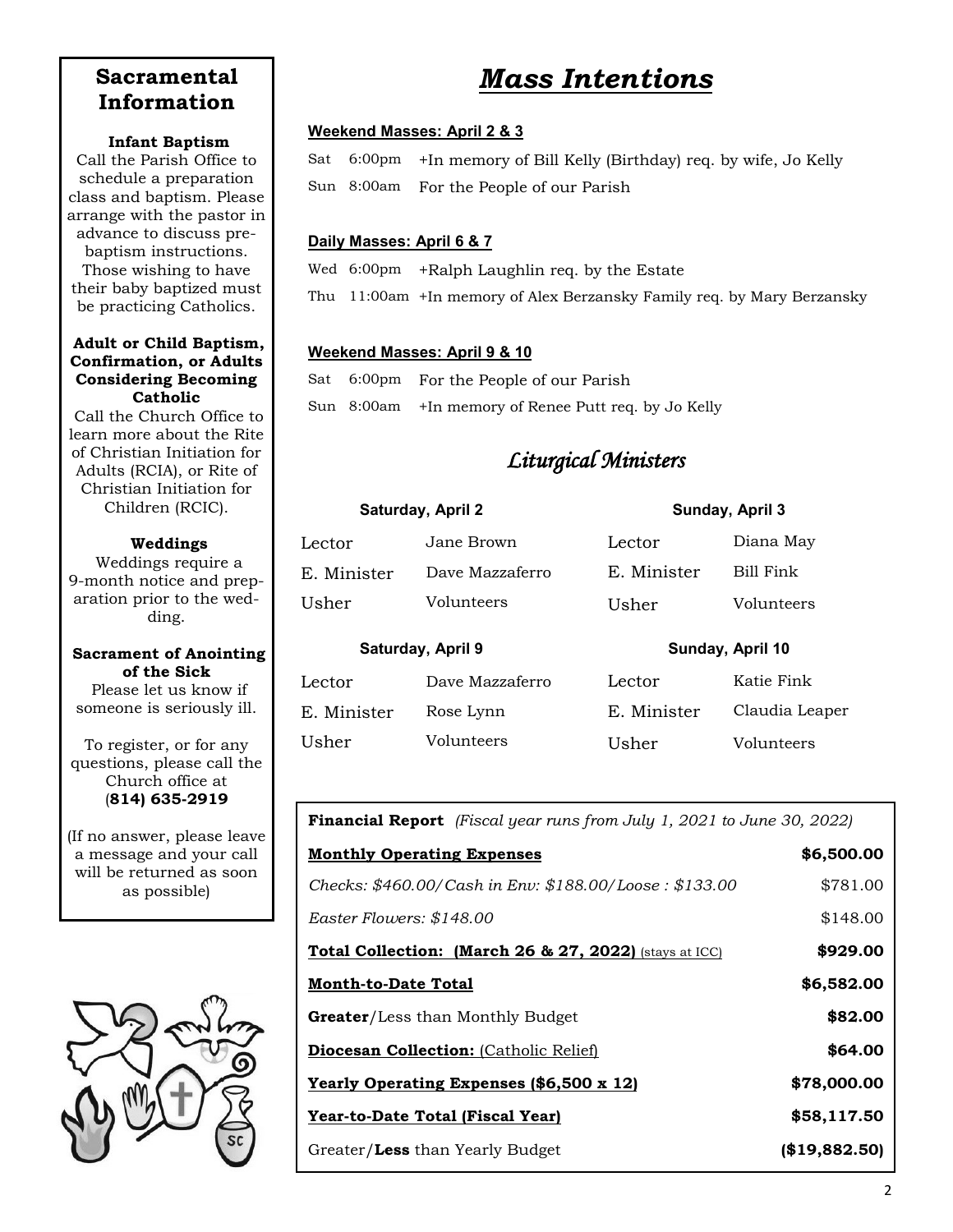#### **Families and the Gospel**

### **Fifth Sunday of Lent** *(April 3)*

*(John 8:1-11)*

Stoning is not just an ancient act of violence. Each day in our homes we throw stones of ridicule, criticism, name-calling and out-downs. All of it is deadly. Hear Jesus in today's gospel: "Whoever is without sin can throw the first stone". Rid your home of violence. Stop verbal stoning!

#### **Stewardship Reflections**

#### **Fifth Sunday of Lent** *(April 3)*

A clear theme emerges in all three readings this Sunday: when we turn to God for forgiveness He is indeed gracious and merciful. So much so, that not only will He forgive our sins without condemnation, He will make us completely new creations in Christ.

Our sins do not drive Him away from us, but rather to us, so that He can set us free from them. If you ever feel unworthy to be called His disciple, to serve in a ministry or tell others about your faith because of your past or because of a vexing sin you can't seem to overcome, take heart! Seek out God's forgiveness in the healing sacrament of Confession. Then, forget what is behind you, be filled with gratitude that He has made you brand new, and go to tell others! He's counting on you to share His good news through your witness and through your service to those around you. Living as baptized believers of stewardship will lead us to the gift of Eternal Life!

*(Stewardship Reflections, Catholic Stewardship Consultants, Inc. 2019/3/28*

Our weekly bulletin is available on the church website at "iccdudley.com". Bulletins for the past 3 months are also available as well as on the Immaculate Conception Church Facebook page.

#### *Prayers for our Homebound members*

Let us say a prayer for our Catholic members who are homebound and unable to attend church. If you know of someone that should be added to our prayer list, please call the church office at 635-2919.

| Omer Black        | Lora Bridestine |
|-------------------|-----------------|
| Mary Lynn Dickson | Nancy Detwiler  |
| Iola Cimbalista   | Dora Mellot     |
| Elaine Rheem      | Donna Hess      |

#### **Don't Say Anything If...**

- 1. You are in the heat of anger (Proverbs 14:17).
- 2. You don't have all the facts (Proverbs 18:13).
- 3. You haven't verified the story (Deut.17:6).
- 4. Your words will cause the weak to stumble (1 Corinthians 8:11).
- 5. You are joking about sin (Proverbs 14:9).
- 6. You would later be ashamed of what you said (Proverbs 8:8).
- 7. The issue is none of your business (Proverbs 26:17).
- 8. You are tempted to tell an outright lie (Proverbs 4:24).
- 9. Your words would damage someone's reputation (Proverbs 16:27).
- 10. Your words could destroy a friendship (Proverbs 16:28).
- 11. You are cursing someone (James 3:9).
- 12. It's time to listen (Proverbs 13:1).
- 13. You are continually complaining (Proverbs 19:13).
- 14. You are just flattering someone (Proverbs 28:23).
- 15. You are supposed to be working instead (Proverbs 14:23).

#### **Parish Council Members**

| Father Mark Reid (Admin) | Cyndy Maletta (DRE) |
|--------------------------|---------------------|
| Kelly Querry (Chair)     | Cathie Maslanik     |
| Elaine Meck (Secretery)  | Jane Brown          |
| Belinda Bones            | Linda Crocker       |

Join your fellow parishioners Sunday mornings after Mass for coffee, treats and fellowship in the parish hall.

#### **Praying for our Military**

Remember to pray for the protection of our armed forces as they serve our country at home and around the world right now. If you have a family member serving in the military, let us know. We would like to mention and honor them by name.

### *Words of Wisdom*

*Rare indeed is the person who looks for trouble and fails to find it.*